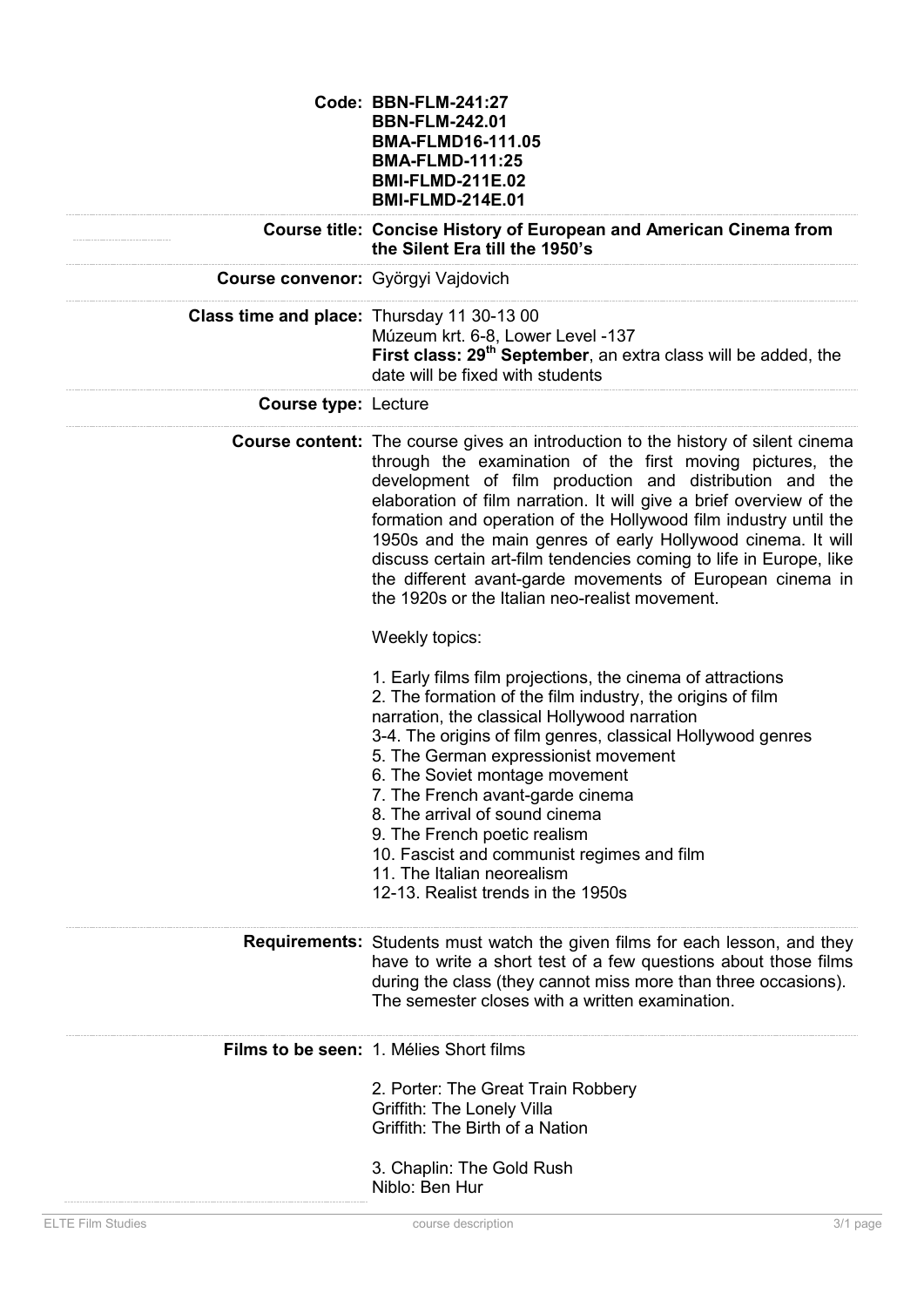4. Niblo: The Mark of Zorro Rupert Julian: Phantom of the opera

5. Wiene: Dr. Caligari (Das Cabinet des Dr. Caligari) Murnau: Nosferatu - Drakula (Nosferatu, eine Symphonie des Grauens) Lang: Metropolis

6. Eisenstein: Battleship Potemkin (Bronenosets Potyomkin) Vertov: Man with a Movie Camera (Chelovek s kino-apparatom)

7. Epstein: The Fall of the House of Usher (La chute de la maison Usher) Richter: Rhytmus 21 Clair: Entr'acte Bunuel-Dali: Un chien andalou

8. Crosland: The Jazz Singer

9. Carné: Port of Shadows (Le quai des brumes) Renoir: La bete humaine Renoir: La grande illusion

10. Riefenstahl: Triumph of the Will (Triumph des Willens) Eisenstein: Ivan, the Terrible I-II. (Ivan Groznyy)

11. Rossellini: Rome, open city (Roma, città aperta) De Sica: Bicycle thieves (Ladri di biciclette)

12. Richardson: The Loneliness of the Long Distance Runner Kalatozov: The Cranes Are Flying (Letyat zhuravli)

13. Wajda: Ashes and Diamonds (Popiól i diament)

## **Indicative Reading:**

Bondanella, Peter: *Italian Cinema: from neorealism to the present*. New York, Continuum Int. Pub. Group 2001. pp. 21–142.

Bordwell, David–Staiger, Janet–Thompson, Kristin: *The Classical Hollywood Cinema. Film Style and Mode of Production to 1960.* London–Melbourne–Henley, Routledge and Kegan Paul, 1985. pp. 113–240.

Bottomore, Stephen: Shots in the Dark. The Real origins of Film Editing. In: Elsaesser: *Early Cinema.* pp. 104–113.

Burch, Noël: A Primitive Mode of Representation? In: Elsaesser: *Early Cinema.* pp. 220–227.

Chanan, Michael: Economic Conditions of Early Cinema. In: Elsaesser: *Early Cinema.* pp. 174–188.

Gaudreault, André: Film, Narrative, Narration. The Cinema of the Lumiere Brothers. In: Elsaesser: *Early Cinema.* pp. 68–